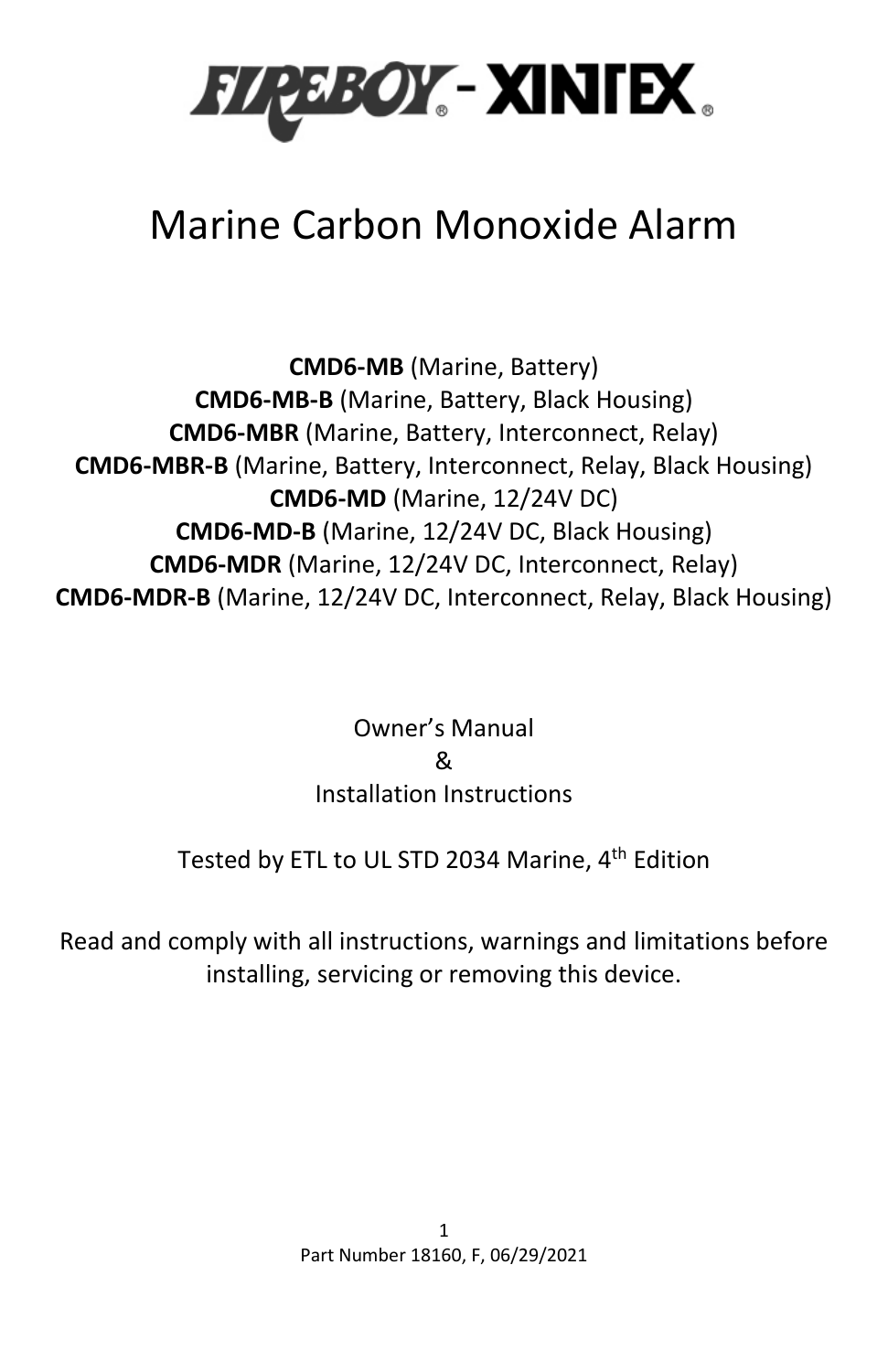Additional copies of this manual are available at no charge by contacting the manufacturer, distributor or dealer. Fireboy-Xintex reserves the right to change features without notice.

| <b>General Information</b>                                            |    |  |
|-----------------------------------------------------------------------|----|--|
| Specifications                                                        | 8  |  |
| Operation of Fireboy-Xintex Carbon Monoxide Alarm(s)                  | 9  |  |
| Locating a Fireboy-Xintex Carbon Monoxide Alarm                       | 11 |  |
| Installation                                                          | 12 |  |
| Installing the Mounting Base                                          | 12 |  |
| Connecting Alarm to Mounting Base                                     | 13 |  |
| Wiring Connections (Marine 12/24V DC Units)                           | 14 |  |
| Wiring Connections (Marine Battery Units)                             | 15 |  |
| Activating Fireboy-Xintex Carbon Monoxide Alarm (Battery Only Models) | 16 |  |
| <b>Testing</b>                                                        | 16 |  |
| Single Marine Standard Series Alarms                                  | 16 |  |
| Marine Interconnect-Relay Series Alarms                               | 16 |  |
| Maintenance                                                           | 16 |  |
| In the Event of an Alarm                                              | 17 |  |
| Deactivating Fireboy-Xintex Carbon Monoxide Alarm in End of Life      |    |  |
| Repairing Fireboy-Xintex Carbon Monoxide Alarms                       | 18 |  |
| Returning Fireboy-Xintex Carbon Monoxide Alarms                       | 18 |  |
| <b>Replacement Records</b>                                            | 18 |  |
| 1 Year Limited Warranty                                               |    |  |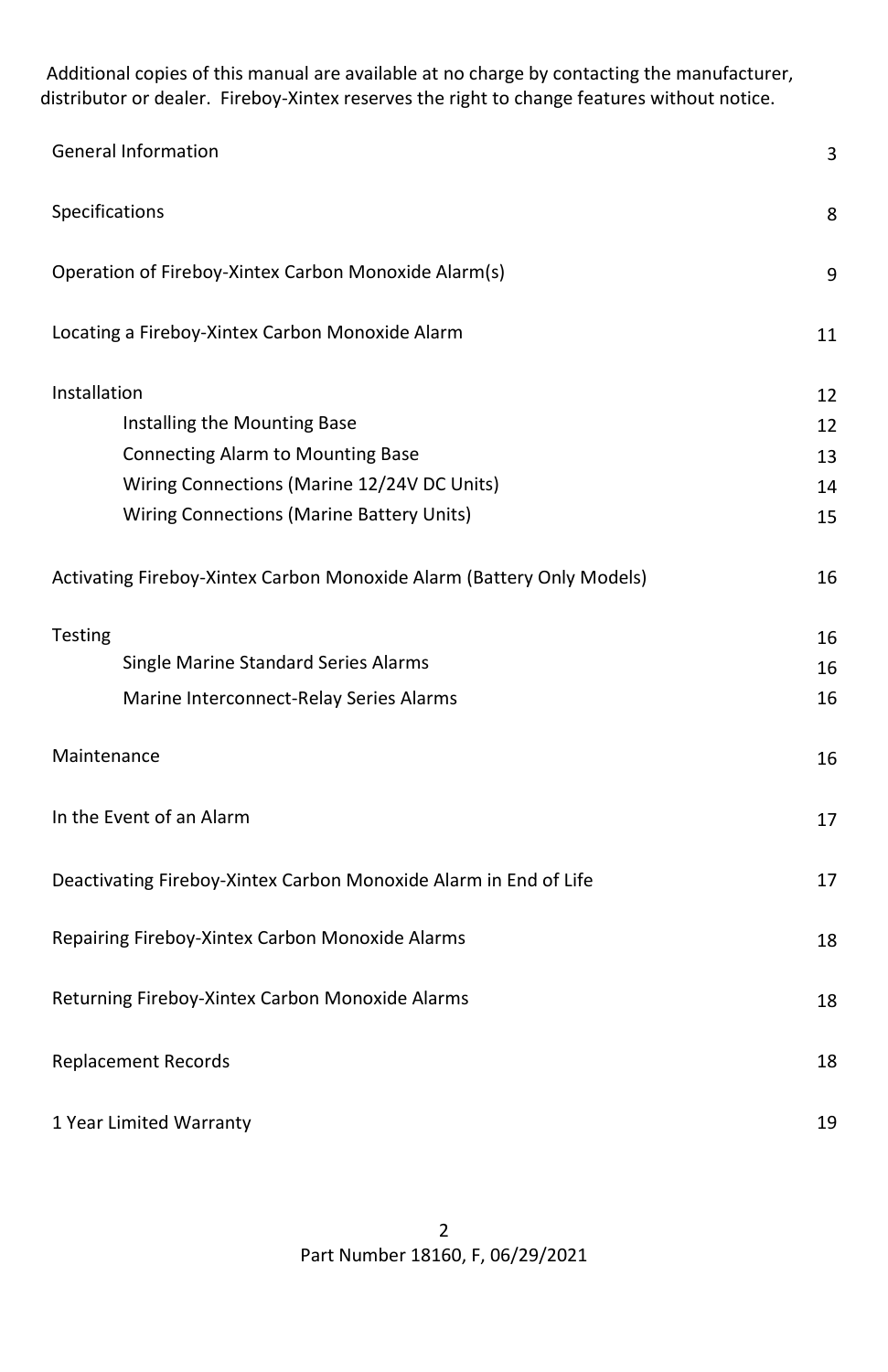## **DANGER:**

ACTUATION OF THIS DEVICE INDICATES THE PRESENCE OF CARBON MONOXIDE (CO) WHICH CAN BE FATAL. THE SOURCE OF THE CO MAY BE AN APPLIANCE SUCH AS A FURNACE, A WOOD BURNING STOVE, A VEHICLE, A GENERATOR, OR OTHER COMBUSTION SOURCE. EVACUATE THE PREMISES IMMEDIATELY. CHECK THAT ALL PERSONS ARE ACCOUNTED FOR. CALL THE NEAREST FIRE DEPARTMENT AND ASK THEM TO DETERMINE THE SOURCE OF CARBON MONOXIDE. DO NOT REENTER PREMISES UNTIL IT HAS BEEN AIRED OUT AND THE PROBLEM IS CORRECTED!

## **WARNING:**

TO REDUCE THE RISK OF CARBON MONOXIDE POISONING, TEST ALARM OPERATION WHEN NOT IN USE FOR 10 DAYS OR MORE.

THIS CARBON MONOXIDE ALARM IS DESIGNED TO DETECT CARBON MONOXIDE (CO) GAS FROM ANY SOURCE OF COMBUSTION. IT IS NOT DESIGNED TO DETECT SMOKE, FIRE OR ANY OTHER GAS, UNLESS THE PRODUCT HAS BEEN INVESTIGATED AND DETERMINED TO COMPLY WITH THE APPLICABLE REQUIREMENTS.

THIS DEVICE IS DESIGNED TO PROTECT INDIVIDUALS FROM THE ACUTE EFFECTS OF CARBON MONOXIDE EXPOSURE. IT WILL NOT FULLY SAFEGUARD INDIVIDUALS WITH SPECIFIC MEDICAL CONDITIONS. IF IN DOUBT CONSULT A MEDICAL PRACTITIONER.

ANY PERSON WITH MEDICAL PROBLEMS MAY CONSIDER USING WARNING DEVICES THAT PROVIDE AUDIBLE AND VISUAL SIGNALS FOR CARBON MONOXIDE CONCENTRATIONS LESS THAN 30 PPM.

## **CAUTION:**

INSTALLATION SHALL BE DONE BY QUALIFIED PERSONNEL AUTHORIZED TO DO SO BY THE AUTHORITIES HAVING JURISDICTION FOR THE PARTICULAR APPLICATION IN WHICH THE PRODUCT IS BEING USED. ELECTRICAL WIRING SHALL BE IN ACCORDANCE WITH APPLICABLE CODES. IMPROPER WIRING MAY RENDER THE UNIT INOPERABLE, DAMAGE COMPONENTS, OR CAUSE A FIRE, AND WILL VOID ALL WARRANTIES.

TO FUNCTION AS INTENDED, THE CO ALARM MUST BE CONNECTED TO A CORRECT POWER SOURCE, AND FOR MAXIMUM EFFECTIVENESS, BE POWERED AT ALL TIMES.

THIS DEVICE SHALL NOT BE INSTALLED OR USED IN AIRCRAFT AND/OR RACING VEHICLES. FIREBOY-XINTEX RESERVES THE RIGHT TO CHANGE FEATURES WITHOUT NOTICE.

THIS ALARM WILL ONLY INDICATE THE PRESENCE OF CARBON MONOXIDE GAS AT THE SENSOR. CARBON MONOXIDE GAS MAY BE PRESENT IN OTHER AREAS.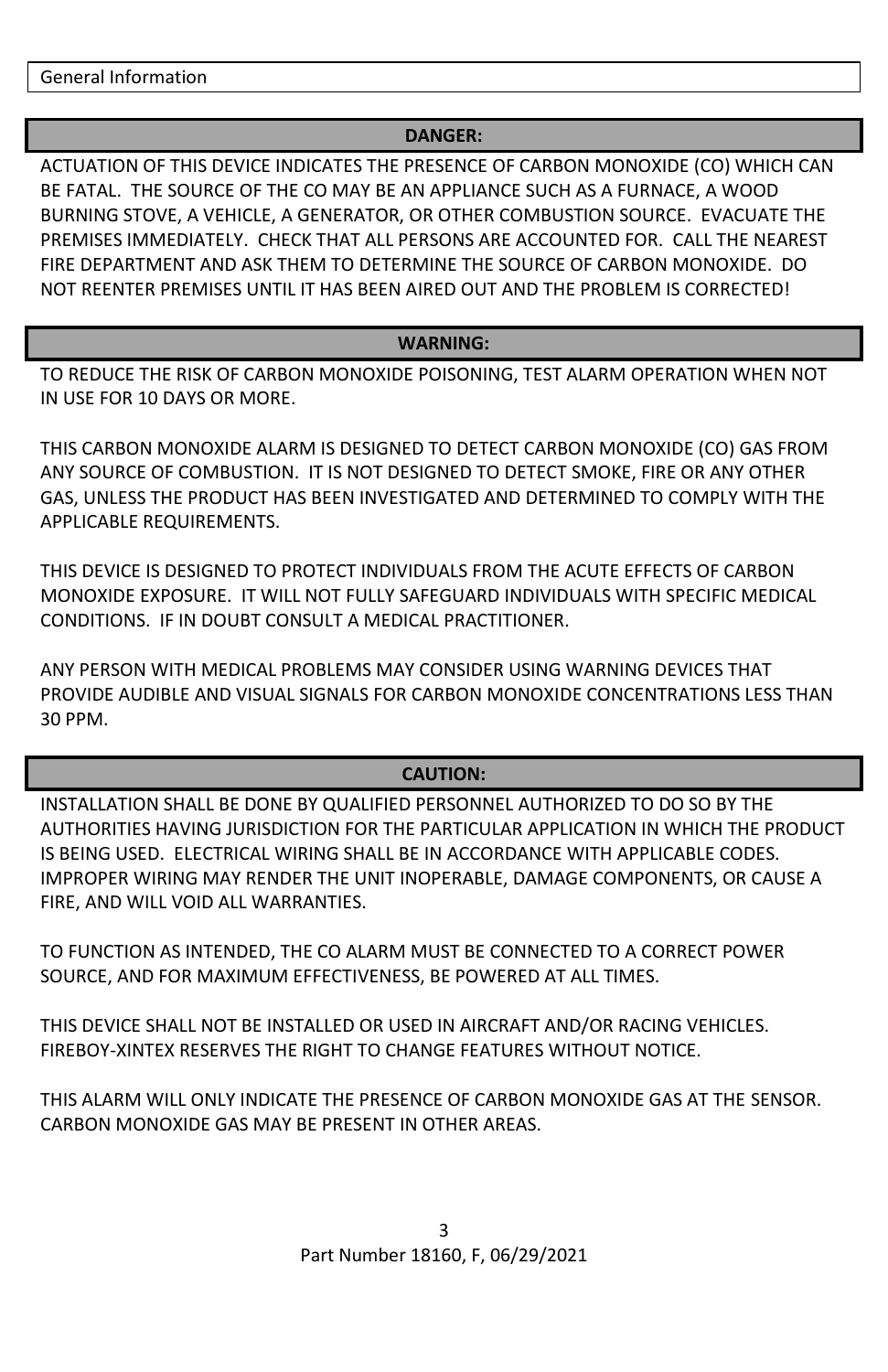General Information Continued

## **CAUTION:**

THERE ARE NO USER OR FIELD SERVICEABLE PARTS IN THIS PRODUCT. THE CO ALARM MUST BE RETURNED TO THE MANUFACTURER FOR ANY REPAIR OR PERFORMANCE CHECKS.

THIS PRODUCT IS NOT INTENDED FOR USE IN ORDINARY OUTDOOR LOCATIONS OF FAMILY LIVING UNITS. IT IS NOT DESIGNED TO COMPLY WITH OCCUPATIONAL SAFETY AND HEALTH ADMINISTRATION (OSHA) COMMERCIAL OR INDUSTRIAL STANDARDS.

#### **NOTE:**

**STOP - BATTERY IS NOT REMOVABLE!!** REMOVING BATTERY WILL VOID WARRANTY.

## Carbon Monoxide (CO) – "The Silent Killer"

A by-product of combustion, carbon monoxide is invisible, tasteless, odorless, and is produced by all engines, heating and cooking appliances. The most common sources of CO on boats are gasoline engines, auxiliary generators and propane heating or cooking devices. All of these produce large amounts of CO and should never be operated while occupants are sleeping. A slight build-up of carbon monoxide in the human body over several hours causes headaches, nausea and other symptoms similar to food poisoning, motion sickness or the flu. High concentrations can be fatal within minutes. The following symptoms are related to CARBON MONOXIDE POISONING and should be discussed with ALL passengers:

- Mild exposure: Slight headache, nausea, vomiting and fatigue (often described as "Flu like symptoms").
- Medium exposure: Severe throbbing headache, drowsiness, confusion, and fast heart rate.
- Extreme exposure: Unconsciousness, convulsions, cardio-respiratory failure, and death.
- Many cases of reported CARBON MONOXIDE POISONING indicate that while victims are aware that they are not well, they become so disoriented they are unable to save themselves by either exiting the location or calling for assistance. Also, young children and pets may be the first affected. SEE TABLE 1.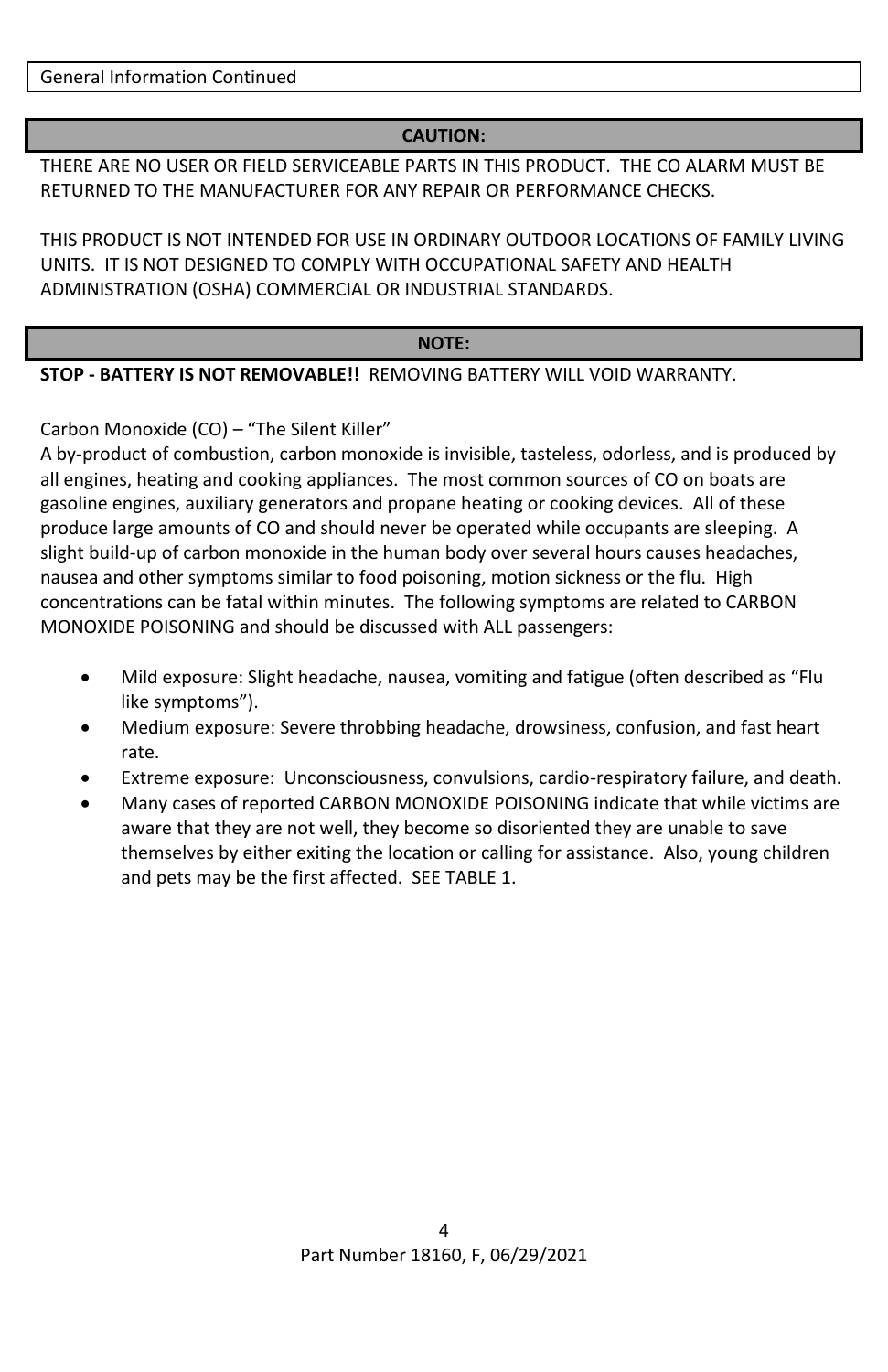Information on conditions which can result in transient CO situations, such as:

- Excessive spillage or reverse venting of fuel burning appliances caused by outdoor ambient conditions, such as:
	- Wind direction and/or velocity, including high gusts of wind. Heavy air in the vent pipes (cold/humid air with extended periods between cycles).
	- Negative pressure differential resulting from the use of exhaust fans.
	- Simultaneous operation of several fuel burning appliances competing for limited internal air.
	- Vent pipe connections vibrating loose from clothes dryers, furnaces or water heaters.
	- Obstructions in or unconventional vent pipe designs which can amplify the above situations.
- Extended operation of un-vented fuel burning devices (range, oven, etc.).
- Temperature inversions that can trap exhaust gases near the ground.

Drug or alcohol use increases the effect of CO exposure. Individuals with cardiac or respiratory conditions are very susceptible to the dangers of carbon monoxide. CO poisoning is especially dangerous during sleep when victims are unaware of any side effects. The following are symptoms that may signal exposure to CO:

- 
- Tightness of chest or hyperventilation Fatigue or Weakness
- Headache Drowsiness
	-
- Flushed face  **Inattention or Confusion**
- 
- Nausea Lack of normal coordination

Persons who have been exposed to carbon monoxide should be moved into fresh air immediately. Persons who have been subjected to high concentrations of CO should be placed in the care of a physician. To learn more about CO poisoning, contact your local health authorities.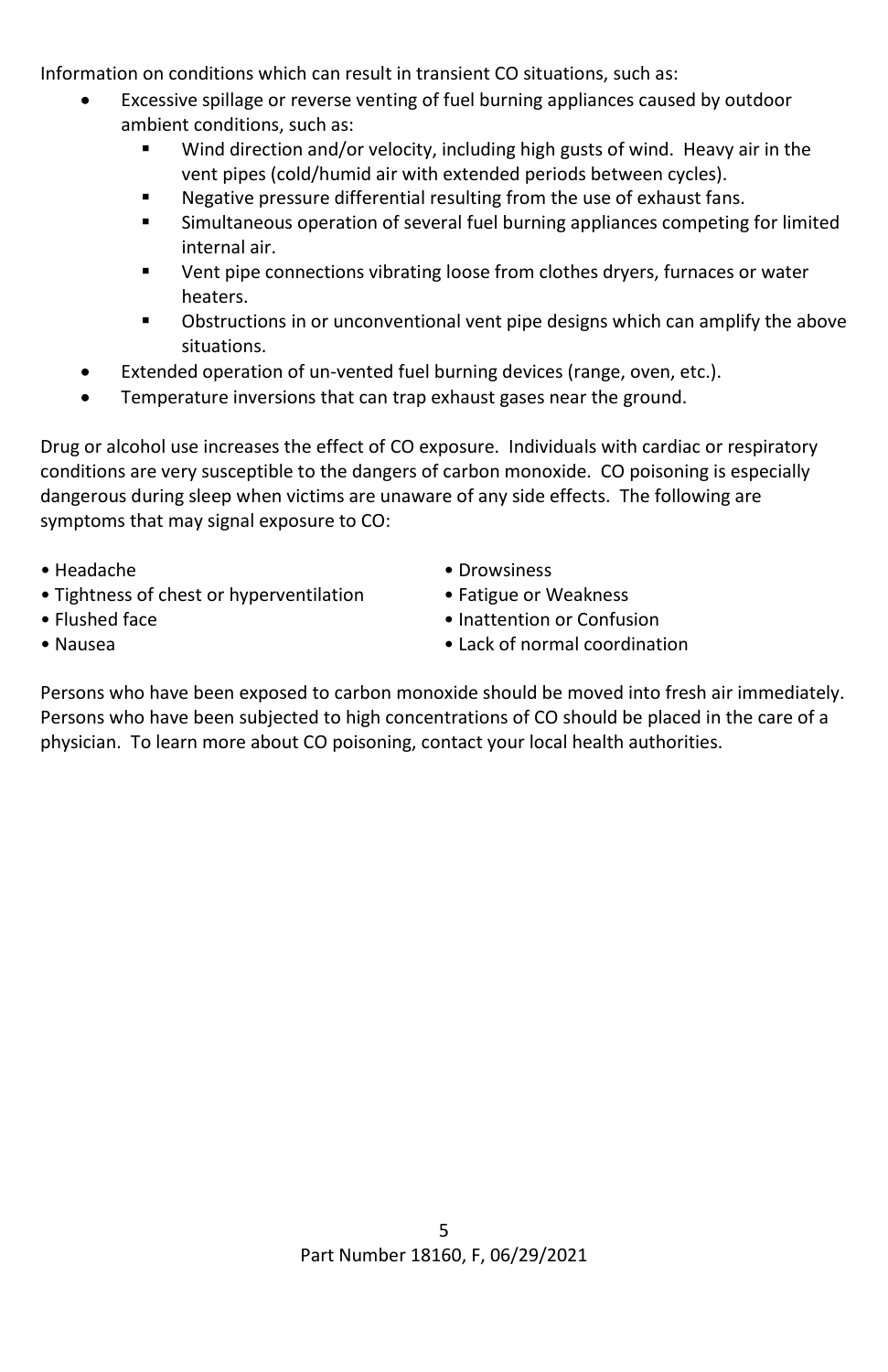#### General Information Continued

## Where Must We Guard Against Carbon Monoxide?

Carbon monoxide is a by-product of combustion. CO exists wherever fuels are burned to generate power or heat. Boats may utilize propane or compressed gas for cooking and/or heating. Boats have the added hazard of an auxiliary power generator where exhaust fumes may drift into the vessel. This hazard may also be created by a neighboring boat's exhaust fumes circulating into the cabin. The "station wagon effect", is another hazard that is caused by exhaust fumes that are captured via a rear opening while underway.

## Boat Hazards

Boats that are underway should close all aft portholes and open a forward hatch, which may lend to pressurize the living spaces within the boat. As in RV's, no sleeping, particularly in aft cabins, should be permitted while underway. Occupants of the "bridge" should also maintain proper ventilation by opening a forward window or windshield to drive "station wagon" effect fumes away from the occupants. Extreme caution must be taken while at anchor or in a slip while an auxiliary power generator is operating. Wind still nights can easily allow fumes to enter the boat. Inspect the exhaust systems of propulsion and auxiliary generators frequently for possible leaks. High concentrations of CO in your boat may originate from an adjacent boat. Exhaust fumes from nearby boats may enter your boat through open hatches or windows.

## Features of the CMD6 Marine Series

The CO Alarm is designed to meet applicable marine standards. The CO Alarm is tested by ETL to meet UL 2034 Marine requirements.

The CO Alarm conducts a self-diagnosis of critical components every 180 seconds. Should a major component fail, the CO Alarm will enter a fault mode. Both audible and visual warning indicators are activated.

The CO Alarm circuit board is sealed against moisture and corrosion to withstand the harshest environments and ensure durability.

## Features of the CMD6-Marine Interconnect-Relay Series

In addition, the CMD6-MBR, CMD6-MDR, CMD6-MBR-B & CMD6-MDR-B are designed to interconnect with units of the same power source as well as interact with equipment on the vessel. If a unit senses CO at an alarm level, it will communicate with the interconnected units and send them into alarm and open a normally closed (NC) relay on the alarming unit, which will force the equipment to shut down. The unit that senses CO will have a distinct LED pattern compared to the interconnected units. The CMD6 Marine Interconnect-Relay Series are designed to connect to a maximum of ten interconnected devices and to accommodate a maximum current of 1 Amp, 220V DC.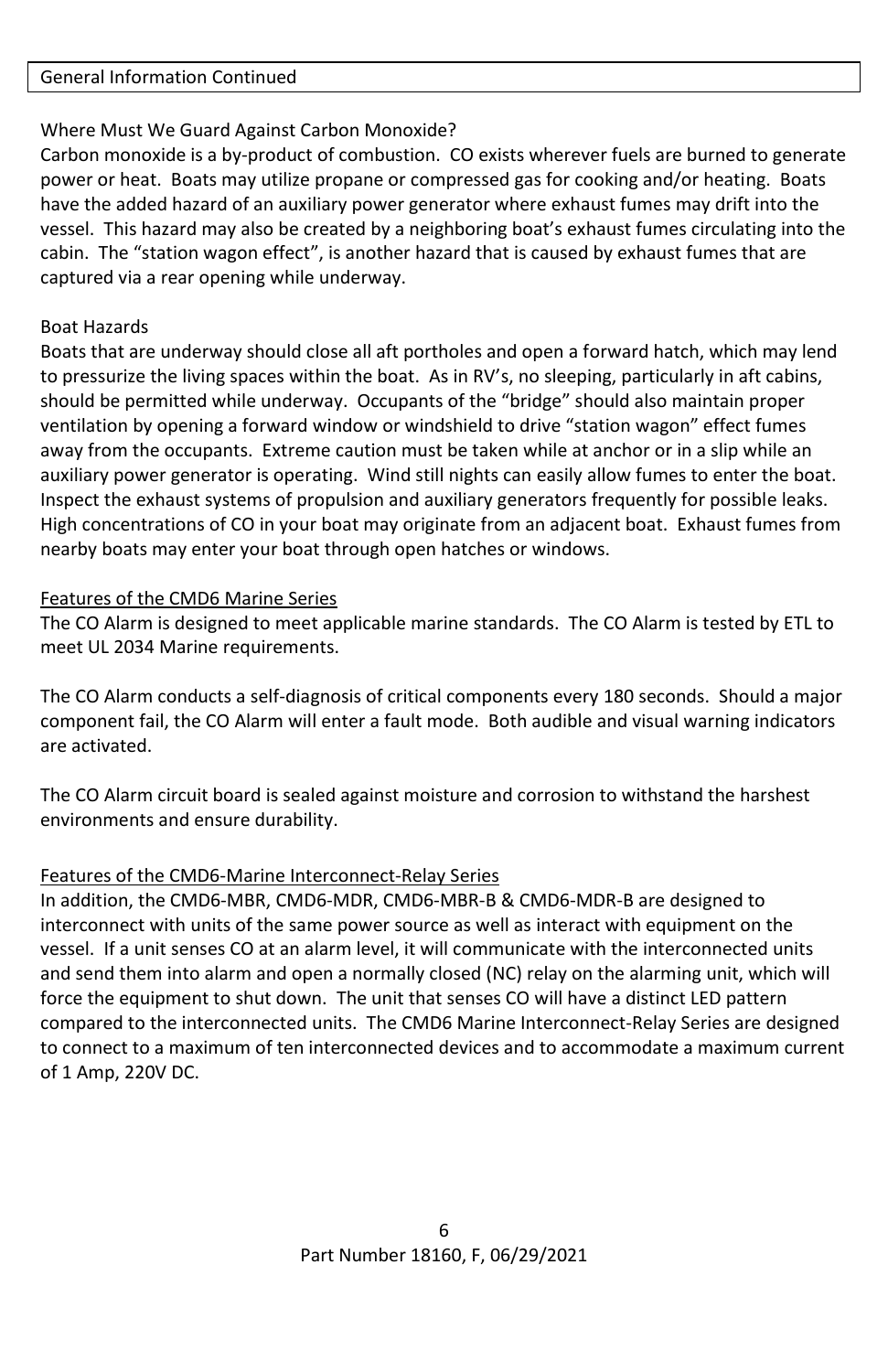## Limitations

- This carbon monoxide alarm is designed to detect carbon monoxide gas from ANY source of combustion. It is NOT designed to detect smoke, fire or any other gas.
- The CO Alarm will not detect carbon monoxide that is not in the vicinity of the alarm. Carbon monoxide in other rooms or areas will not be detected. Alarms mounted near obstructions or in 'dead' air spaces will not detect carbon monoxide.
- The CO Alarm does not guarantee or imply that CO poisoning will not occur. Do NOT use the CO Alarm as a replacement for ordinary precautions or periodic inspections of equipment. NEVER rely on alarm systems to save your life, common sense is still prudent and necessary.
- The audible horn on the CO Alarm meets UL STD 2034 Marine requirements; however, the horn may not be heard in remote areas.
- The nature of an alarm system is to produce an irritating and loud noise. The audible signal of the CO Alarm may shock or startle persons near the alarm. Hearing damage can occur if prolonged exposure to the audible alarm is allowed.
- All electric devices have limited life spans and may fail without warning. Inspect the CO Alarm on a periodic basis. Do NOT assume that the CO Alarm will prevent CO poisoning. It is a supplement-warning device only.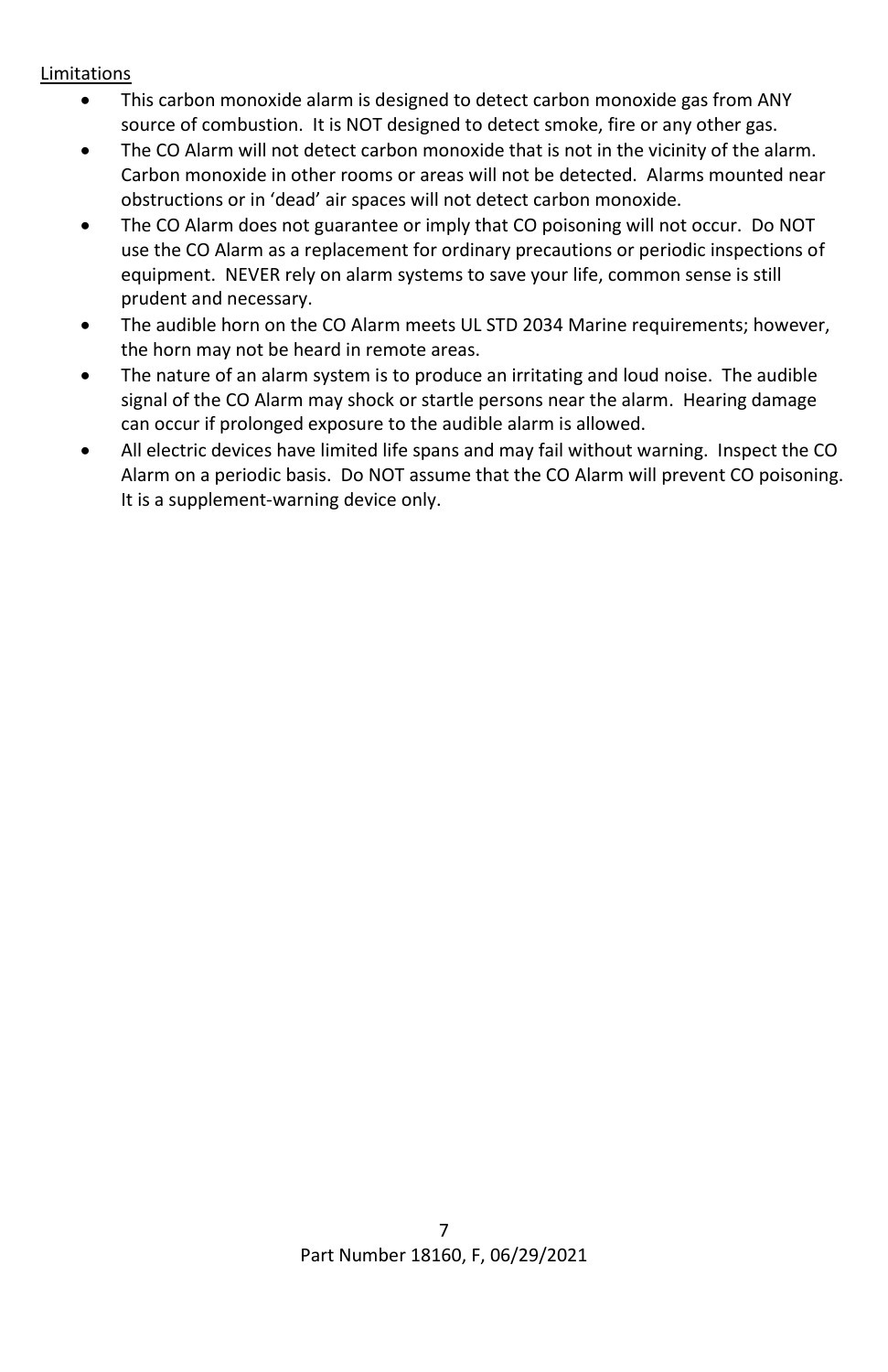#### Specifications

System Specifications (CMD6-MB & CMD6-MB-B) Operating/Storage Temperature: -40°F (-40°C) to 158°F (70°C) Alarm Points: Time Weighted Average (TWA) Alarm Horn: ≈ 85dB @3.05M Dimensions: 3.5" (89mm) x 3.5" (89mm) x 1.25" (32mm) Housing Material: Polylac PA-765(ABS-FR)

System Specifications (CMD6-MBR & CMD6-MBR-B) Operating/Storage Temperature: -40°F (-40°C) to 158°F (70°C) Alarm Points: Time Weighted Average (TWA) Alarm Horn: ≈ 85dB @3.05M Relay Output: 1A Max, 220V DC Max Dimensions: 3.5" (89mm) x 3.5" (89mm) x 1.25" (32mm) Housing Material: Polylac PA-765(ABS-FR)

System Specifications (CMD6-MD & CMD6-MD-B) Operating Voltage: 12 or 24V DC Maximum Voltage Range: 9-32V DC Nominal Current Draw -40°F (-40°C) to 158°F (70°C): 6mA Maximum Current Draw -40°F (-40°C) to 158°F (70°C): 38mA, 32V DC Operating/Storage Temperature: -22°F (-30°C) to 158°F (70°C) Alarm Points: Time Weighted Average (TWA) Alarm Horn: ≈ 85dB @3.05M Dimensions: 3.5" (89mm) x 3.5" (89mm) x 1.25" (32mm) Housing Material: Polylac PA-765(ABS-FR)

System Specifications (CMD6-MDR & CMD6-MDR-B) Operating Voltage: 12 or 24V DC Maximum Voltage Range: 9-32V DC Nominal Current Draw -40°F (-40°C) to 158°F (70°C): 6mA Maximum Current Draw -40°F (-40°C) to 158°F (70°C): 38mA, 32V DC Operating/Storage Temperature: -22°F (-30°C) to 158°F (70°C) Alarm Points: Time Weighted Average (TWA) Alarm Horn: ≈ 85dB @3.05M Relay Output: 1A Max, 220V DC Max Dimensions: 3.5" (89mm) x 3.5" (89mm) x 1.25" (32mm) Housing Material: Polylac PA-765(ABS-FR)

| <b>Alarm Points</b> |                |  |  |  |
|---------------------|----------------|--|--|--|
| 70 ppm              | 60-240 minutes |  |  |  |
| $150$ ppm           | 10-50 minutes  |  |  |  |
| 400 ppm             | 4-15 minutes   |  |  |  |
| $< 40$ ppm          | Alarm Reset    |  |  |  |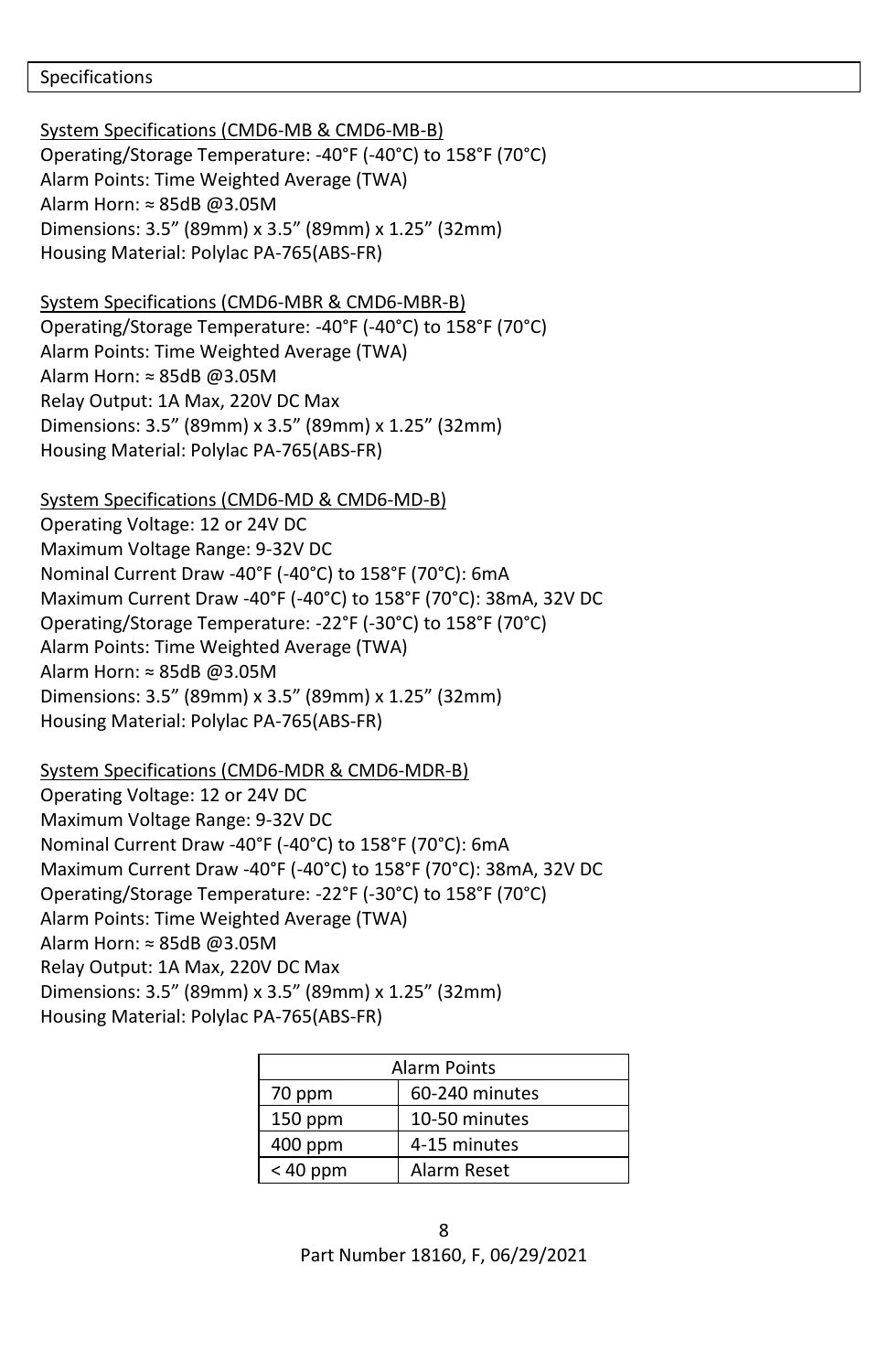

Should a very high level of carbon monoxide exist, the CO Alarm will alarm in a few minutes. However, if small quantities of CO are present or high levels are short-lived, the micro controller will accumulate the information and determine when an alarm level has been reached. This feature eliminates nuisance alarms. For example, in a boat it is possible to see high levels of CO for a very short time such as when docking or maneuvering. The CO Alarm takes this all under consideration by totaling the quantity of CO detected over a period of time.

The CO Alarm is programmed to alarm at a COHb level of 10%. Alarm points are 70 ppm (60-240 minutes), 150 ppm (10-50 minutes), and 400 ppm (4-15 minutes). Alarm will clear when the CO level drops below 40 ppm.

## Status Indicators and Explanations

| <b>SYSTEM</b> | Green LED        | Red LED          | <b>AUDIBLE</b>          |
|---------------|------------------|------------------|-------------------------|
| <b>STATUS</b> | <b>INDICATOR</b> | <b>INDICATOR</b> | <b>HORN</b>             |
| Normal:       | 1 Flash/180 sec. | Off              | Off                     |
| Alarm:        | Off              | 1 Flash/5 sec.   | 4 Beeps, 5 sec. Silence |
| Remote Alarm: | 1 Flash/5 sec.   | 1 Flash/5 sec.   | 4 Beeps, 5 sec. Silence |
| End of Life   | Off              | 1 Flash/5 sec.   | 1 Beep/60 sec.          |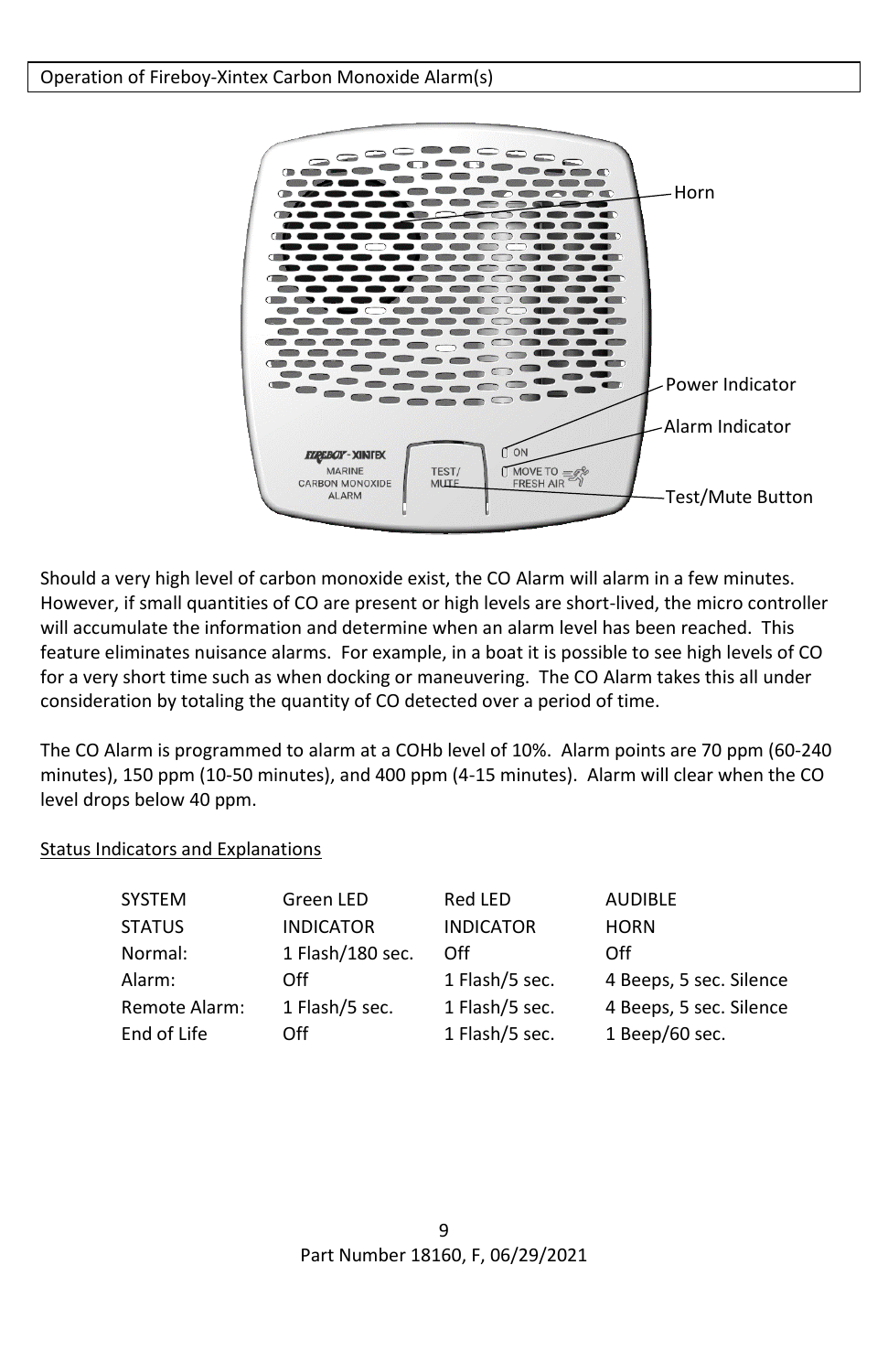Operation of Fireboy-Xintex Carbon Monoxide Alarm(s) Continued

## **CAUTION:**

THE AUDIBLE ALARM CANNOT BE CHECKED BY THE INTERNAL CIRCUITRY AND THEREFORE THE CO ALARM SHOULD BE TESTED FREQUENTLY USING THE TEST BUTTON AND VERIFYING PROPER ALARM SEQUENCES AND OPERATION.

Normal

The Green LED will flash once every 180 seconds (3 minutes) while in normal operation.

Alarm

When the CO Alarm enters alarm, the Alarm indicator begins flashing red and the horn beeps 4 times and pauses for 4-5 seconds in a repeat pattern. This indicates that the COHb level has been reached.

#### **WARNING:**

ACTUATION OF YOUR CO ALARM INDICATES THE PRESENCE OF CARBON MONOXIDE (CO), WHICH CAN KILL YOU. IF ALARM SOUNDS:

## IF UNIT ALARMS FOLLOW THE GUIDELINES BELOW:

- 1. OPERATE RESET/SILENCE BUTTON
- 2. CALL YOUR EMERGENCY SERVICES (FIRE DEPARTMENT OR 911).
- 3. IMMEDIATELY MOVE TO FRESH AIR OUTDOORS OR BY AN OPEN DOOR/WINDOW. CHECK THAT ALL PERSONS ARE PRESENT. DO NOT RE-ENTER THE PREMISES OR MOVE AWAY FROM THE OPEN DOOR/WINDOW UNTIL EMERGENCY SERVICES RESPONDERS HAVE ARRIVED, THE PREMISES HAVE BEEN AIRED OUT AND ALARM REMAINS IN ITS NORMAL CONDITION.
- 4. AFTER FOLLOWING STEPS 1-3, IF ALARM REACTIVATES WITHIN A 24-HOUR PERIOD, REPEAT STEPS 1-3 AND CALL A QUALIFIED APPLIANCE TECHNICIAN TO INVESTIGATE FOR SOURCES OF CO FROM FUEL BURNING EQUIPMENT AND APPLIANCES, AND INSPECT FOR PROPER OPERATION OF THE EQUIPMENT. IF PROBLEMS ARE IDENTIFIED DURING THIS INSPECTION, HAVE THE EQUIPMENT SERVICED IMMEDIATELY. NOTE ANY COMBUSTION EQUIPMENT NOT INSPECTED BY THE TECHNICIAN AND CONSULT THE MANUFACTURES' INSTRUCTIONS, OR CONTACT THE MANUFACTURERS DIRECTLY, FOR MORE INFORMATION ABOUT CO SAFETY AND THIS EQUIPMENT.

## Remote Alarm

This indicates that another CO alarm that is interconnected is going into alarm. If the unit in remote alarm detects a high enough level of CO to alarm, then it will change from remote alarm to alarm in the standard alarm pattern. A remote alarm should be treated the same as a CO alarm.

End-of-Life (EOL)

Self-diagnostics to determine end of useful sensor life, approximately 84 months (7 years). Contact manufacturer for repair/replacement options.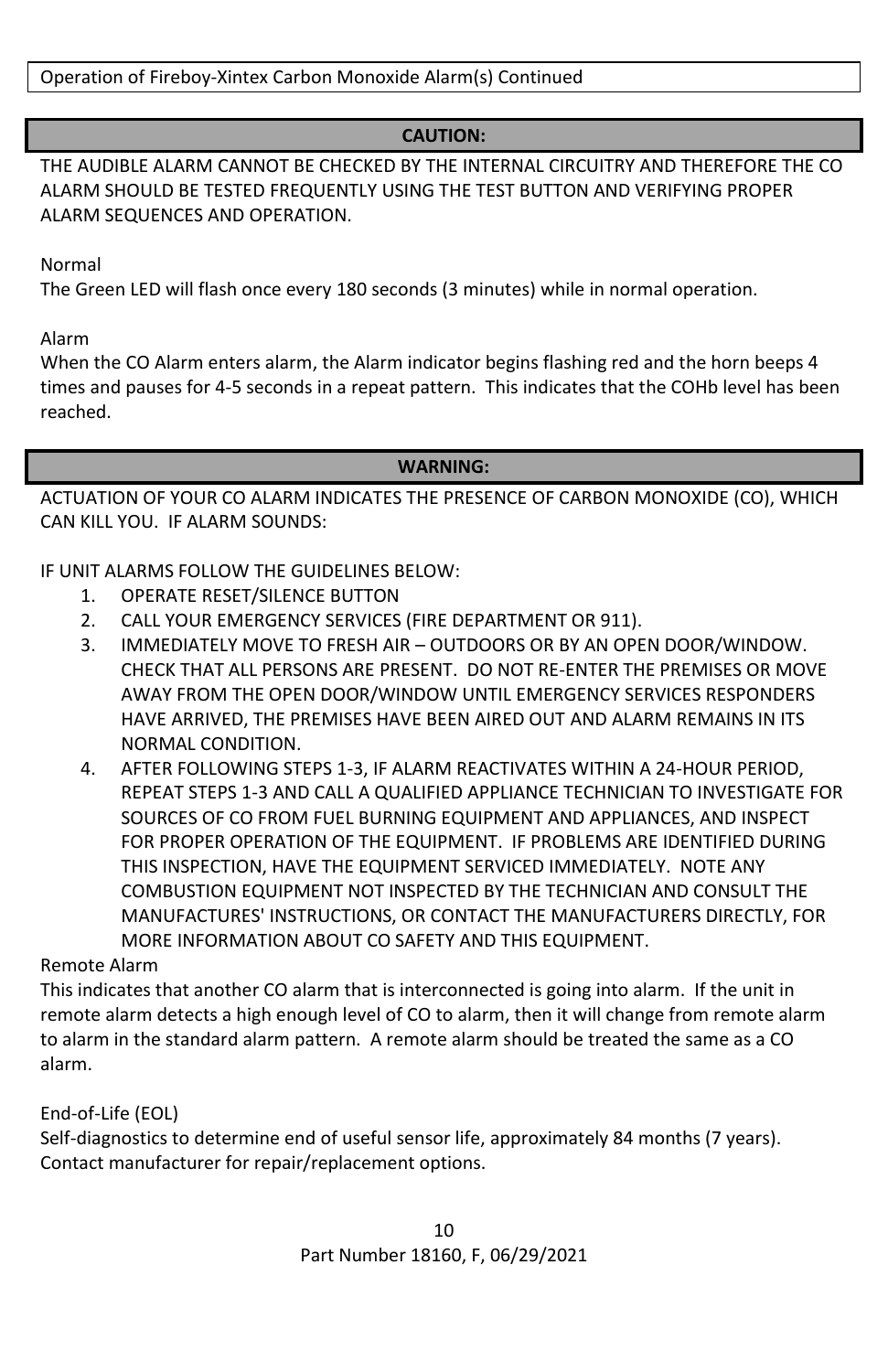## Locating a Fireboy-Xintex Carbon Monoxide Alarm

Because of the high risk of carbon monoxide injuries due to the nature of boats, it is recommended a carbon monoxide alarm be installed in the main cabin and in each sleeping area (ABYC A-24.7.2) of the enclosed accommodation compartment (ABYC A-24-4-5). Small craft with an open design may only require one CO Alarm for adequate protection. If any two sleeping areas are partitioned, then one CO Alarm should be installed in each sleeping area. Larger craft often have aft and forward cabins with convertible sofas in the saloon. These boats will require three CO Alarm monitors. Installation should be at eye level height for convenient monitoring and service. Ordinary thermostat height is adequate. Ceiling installation is also allowed.



**DO NOT** install a CO Alarm near a hatch or porthole through which water could be spilled on the device.

**DO NOT** install in locations where temperature, moisture, and/or ultraviolet light affect the operation.

DO NOT install in locations where the normal ambient temperature is below -40°C (-40°F) or exceeds 70°C (158°F).

**DO NOT** mount within 1 foot (0.3 m) of corners, a door, or other 'dead' air spaces.

**DO NOT** locate CO Alarm within 5 feet (1.5 m) of any cooking appliance or in direct airflow from air conditioning or heat vents.

**DO NOT** locate CO Alarm in close vicinity of curtains, pillows, or other obstructions.



**NOTE:**

**ABYC A-24.7.2:** DETECTORS SHALL BE LOCATED TO MONITOR THE ATMOSPHERE IN THE MAIN CABIN AND FACH SLEEPING AREA.

**ABYC A-24.4.5:** ENCLOSED ACCOMODATION COMPARTMENT - ONE CONTIGIOUS SPACE, SURROUNDED BY PERMANENT STRUCTURE THAT CONTAINS ALL OF THE FOLLOWING:

- DESIGNATED SLEEPING ACCOMODATIONS
- GALLEY AREA WITH SINK
- HEAD COMPARTMENT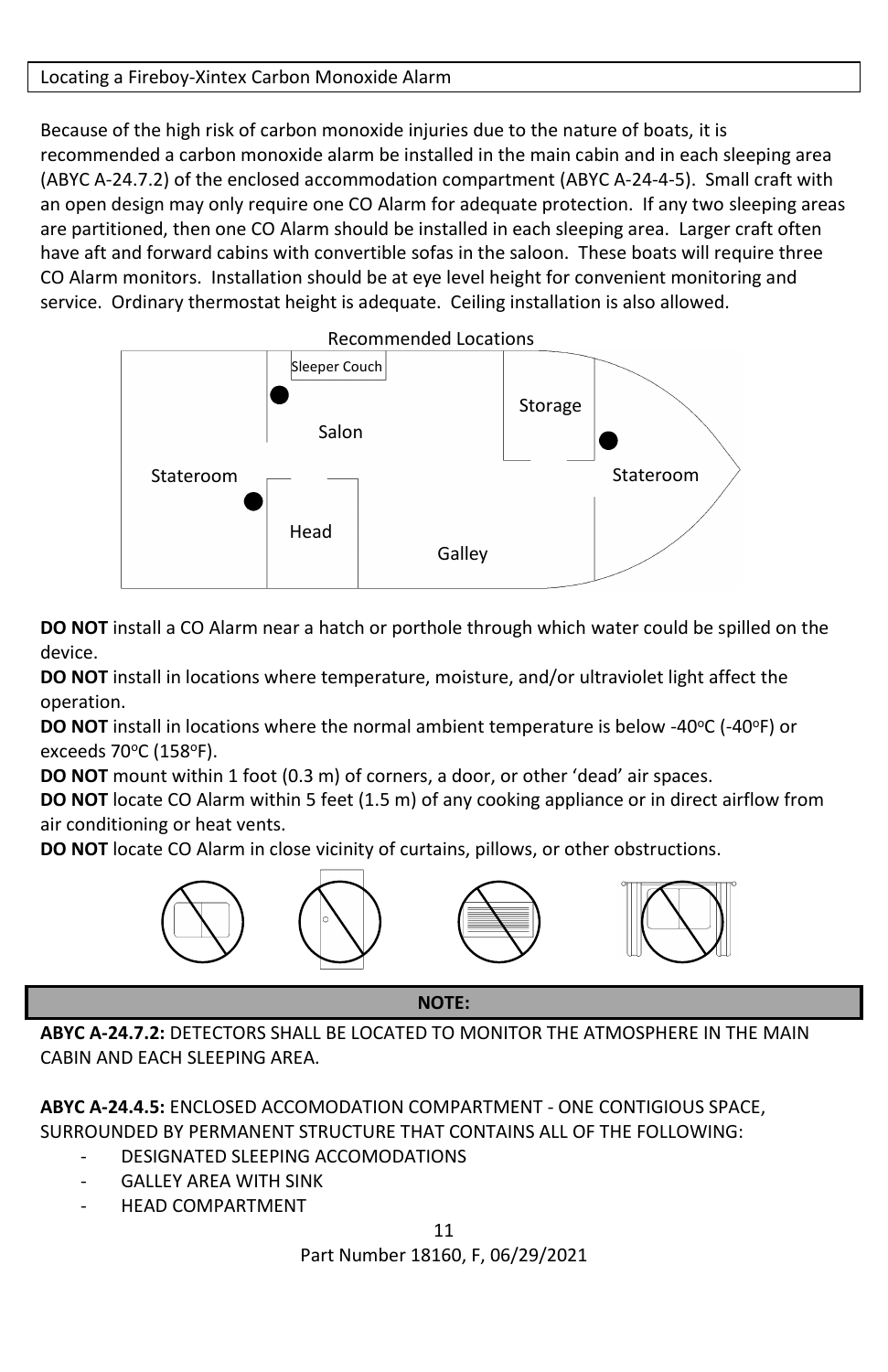#### Installation

#### Installing the Mounting Base

- Mounting Base should be installed vertically when installing CO Alarm on a wall.
- Use appropriate length #6, Pan Head screws to secure Mounting Base.
- Do not over-tighten.
- Drill appropriate size hole (0.38" (9.5mm) Max) for wired models to accommodate the wires. If using a connector on the wires, a larger hole may be needed. Offset the hole to the side of the Mounting Base with the wire slot, as shown.

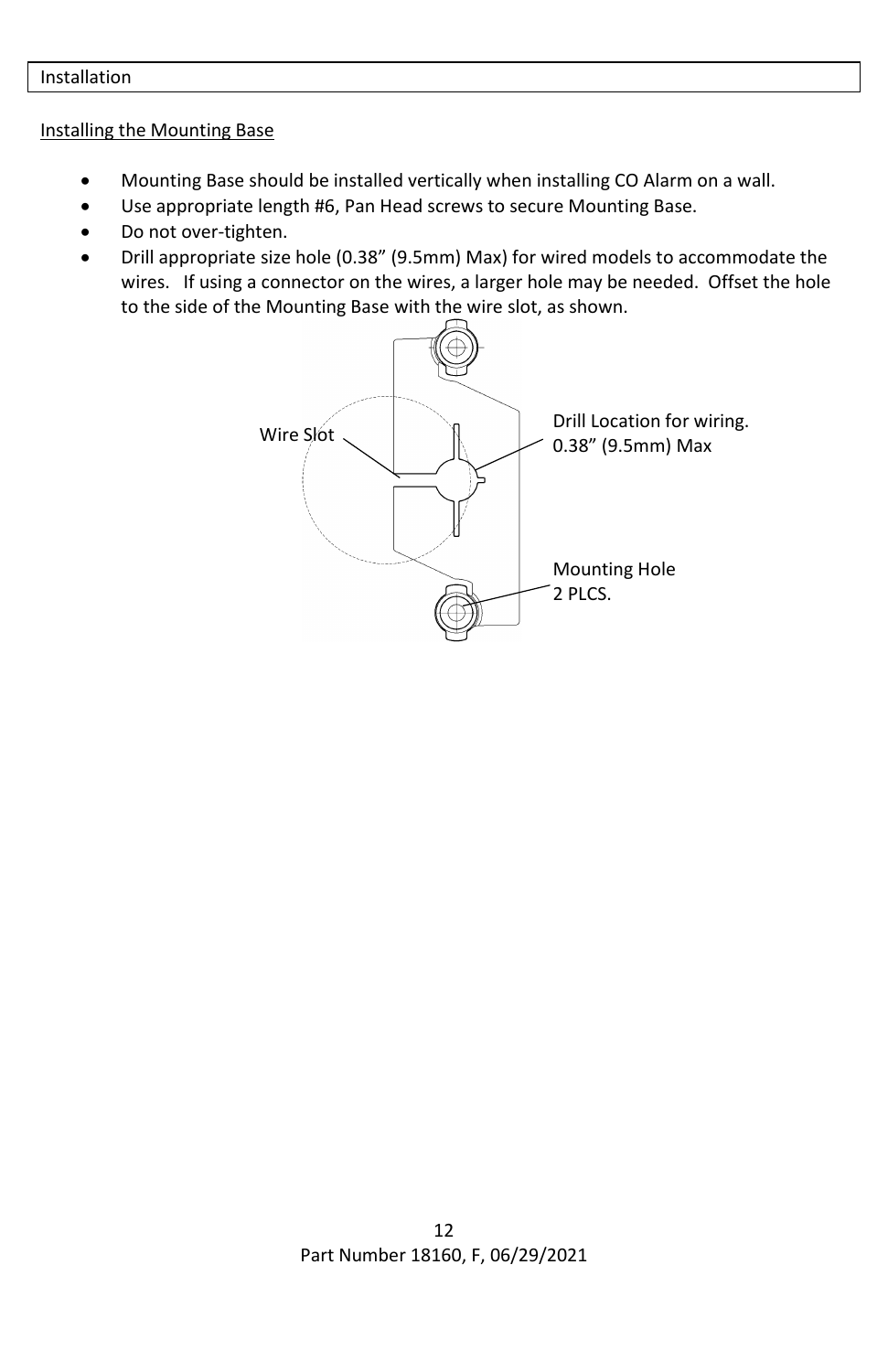#### Connecting Alarm to Mounting Base

• Align Mounting holes of CO Alarm with the posts on the Mounting Base.



- Feed wires through the Mounting Base and mounting surface.
- Press CO Alarm against mounting surface and turn clockwise, approximately 25°.



**NOTE:**

A UNIT THAT HAS BEEN DEACTIVATED WILL NOT BE ABLE TO BE INSTALLED ONTO THE MOUNTING PLATE.

After installation is complete, attach one of the enclosed "Warning" stickers to the wall next to the alarm. Place the other sticker near a source of fresh air where you would gather after an alarm indicates the presence of carbon monoxide. The phone numbers of emergency services and qualified technicians, as well as the Replacement Date, should be added to both stickers.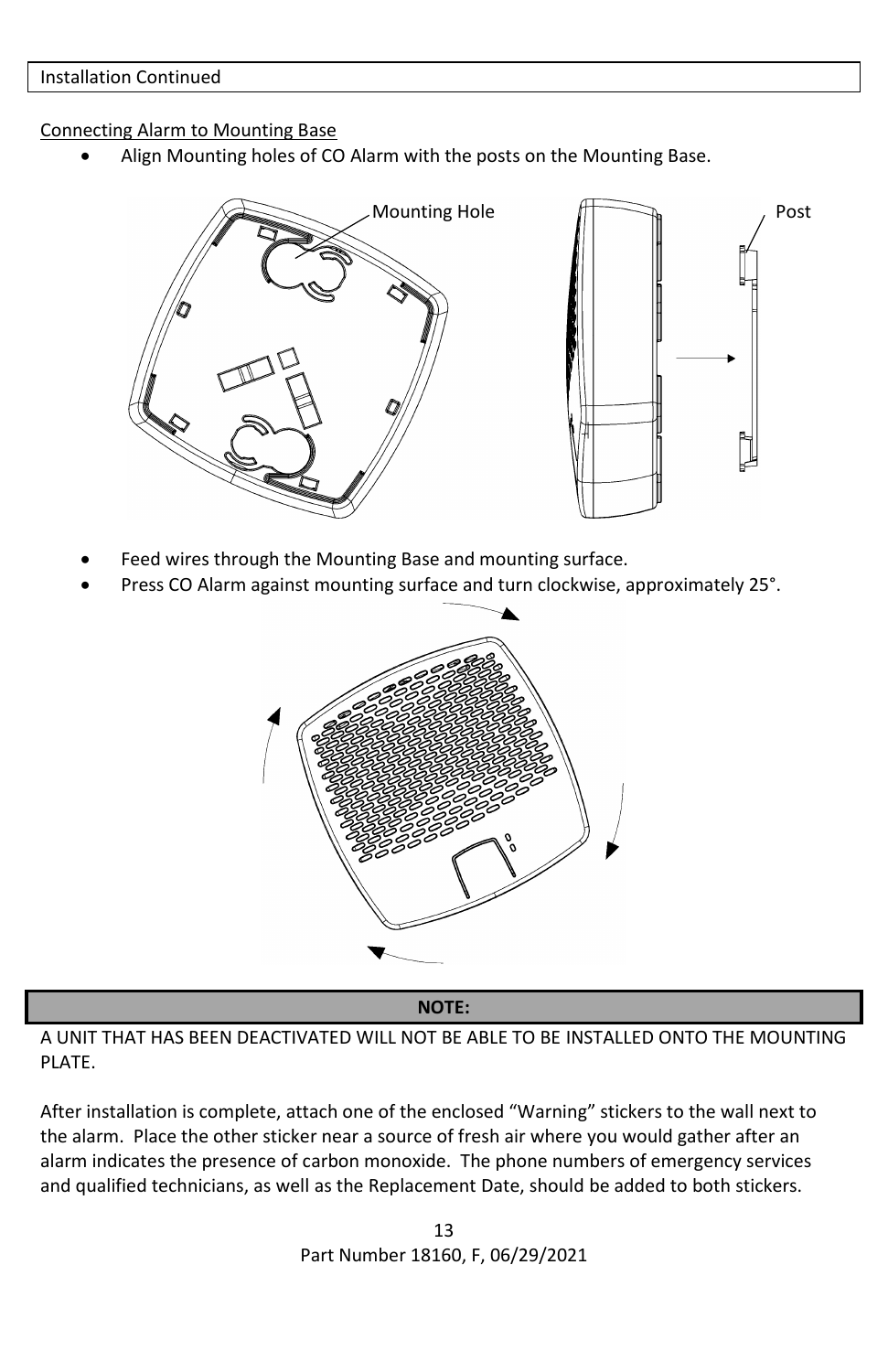## Wiring Connections (Marine 12/24V DC Units)

Units: *CMD6-MD, CMD6-MDR, CMD6-MD-B, & CMD6-MDR-B* Red and Black 18 GA wires are provided for connecting to the power source. Connect the Red wire to Power (+). Connect the Black wire to Ground (-).

## Units: *CMD6-MDR & CMD6-MDR-B*

A Yellow 18 GA wire is provided for connecting Interconnect-Relay Series units. Connect the wires of up to 10 units to each other. Two White 18 GA wires are provided for connecting to equipment on the vessel. Each unit can handle a maximum of 1 Amp, 220V DC.



**NOTE:**

ILLUSTRATION ABOVE SHOWS ALL POSSIBLE WIRING OPTIONS FOR A 12/24V DC UNITS. REFER TO TEXT FOR WIRING CONNECTIONS REQUIRED FOR EACH MODEL.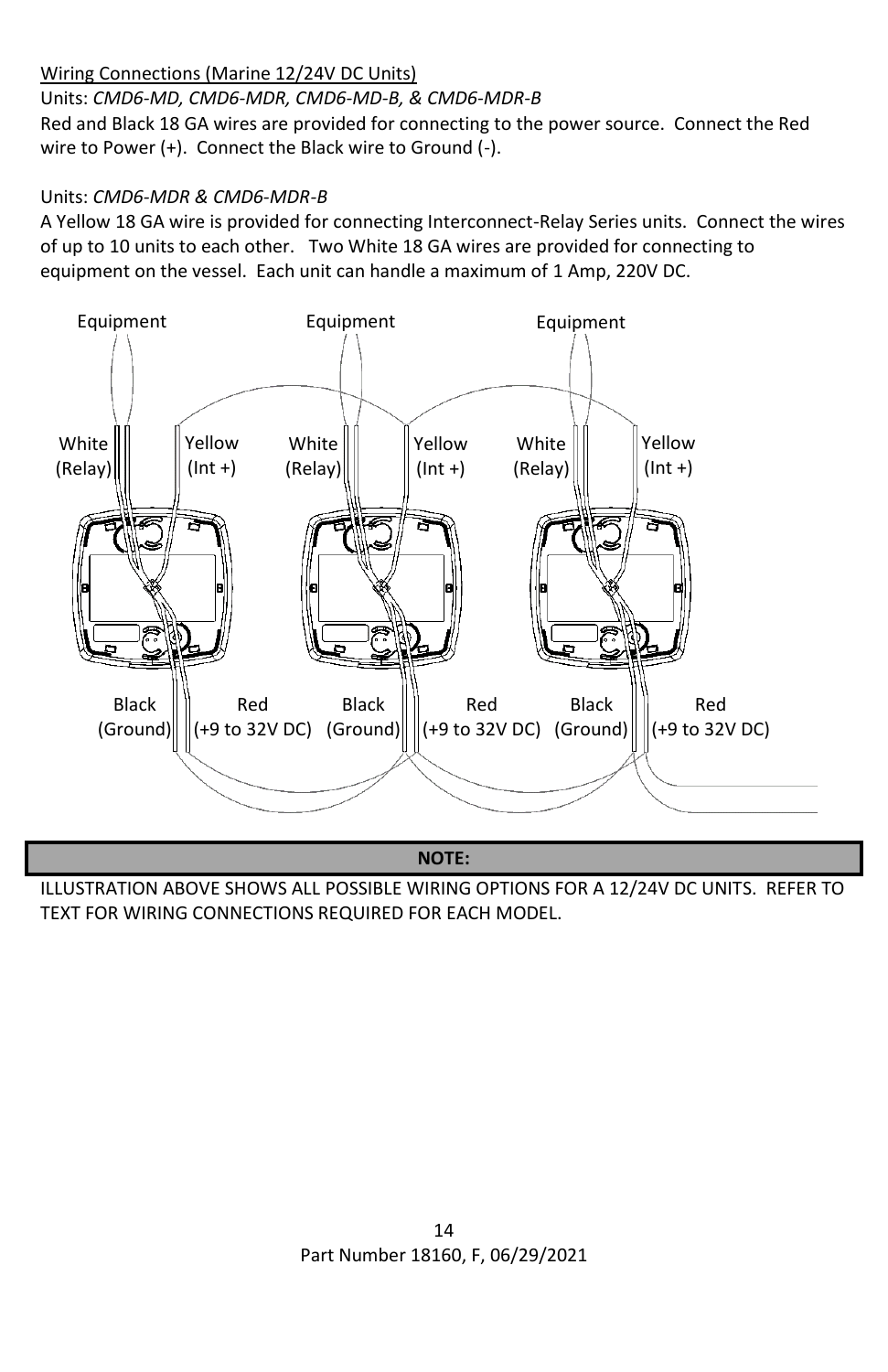## Units: *CMD6-MBR & CMD6-MBR-B*

Black and Yellow 18 GA wire is provided for connecting Interconnect-Relay Series units. Connect the wires of up to 10 units to each other. Two White 18 GA wires are provided for connecting to equipment on the vessel. Each unit can handle a maximum of 1 Amp, 220V DC.



**NOTE:**

ILLUSTRATION ABOVE SHOWS ALL POSSIBLE WIRING OPTIONS FOR BATTERY UNITS. REFER TO TEXT FOR WIRING CONNECTIONS REQUIRED FOR EACH MODEL.

## **NOTE:**

PROTECTIVE COVER PROVIDED WITH THE ALARM IS INTENDED TO KEEP ALARM PROTECTED FROM LIQUID SPRAYS THAT MAY BE USED DURING THE INITIAL INSTALLATION PROCESS. REMOVE PROTECTIVE COVER BEFORE ACTIVATING.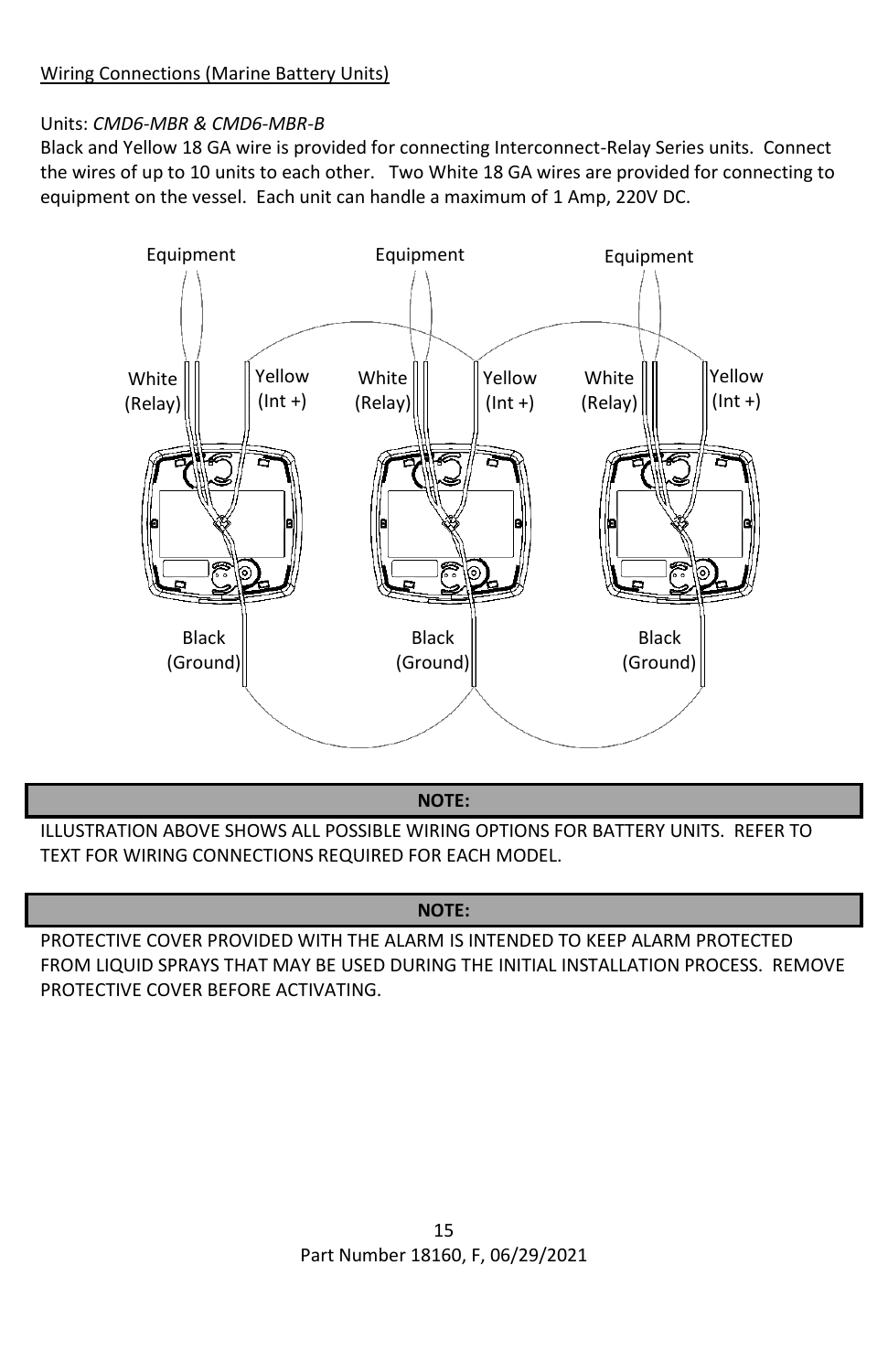#### Activating Fireboy-Xintex Carbon Monoxide Alarm

- 1. Hold "Test/Mute" button for 10 seconds. The Green LED will turn on.
- 2. Press the "Test/Mute" button 5 times. The Green and Red LEDs will flash, and the horn will sound.

The CO Alarm is now activated. The Green LED will flash once every 180 seconds.

#### Testing

Test the CO Alarms no less than once per week.

## Single Marine Standard Series Alarms

Press "Test/Mute" button until Green LED turns on and release. The alarm will simulate 2 alarm cycles (2 sets of 4 Beeps, 5 sec. Silence between). The Red LED will flash once every 5 seconds.

## Marine Interconnect-Relay Series Alarms

Press and hold the "Test/Mute" button for 60 seconds (1 minute). The Red LED will flash once every 5 seconds on the CO Alarm used to test. The Red and Green LED will flash once every 5 seconds on the interconnected CO Alarms. All interconnected CO Alarms will alarm within 1 minute. All equipment connected to the alarming unit will turn OFF.

#### Maintenance

Clean without solvents weekly. Wipe surface of unit with a damp cloth.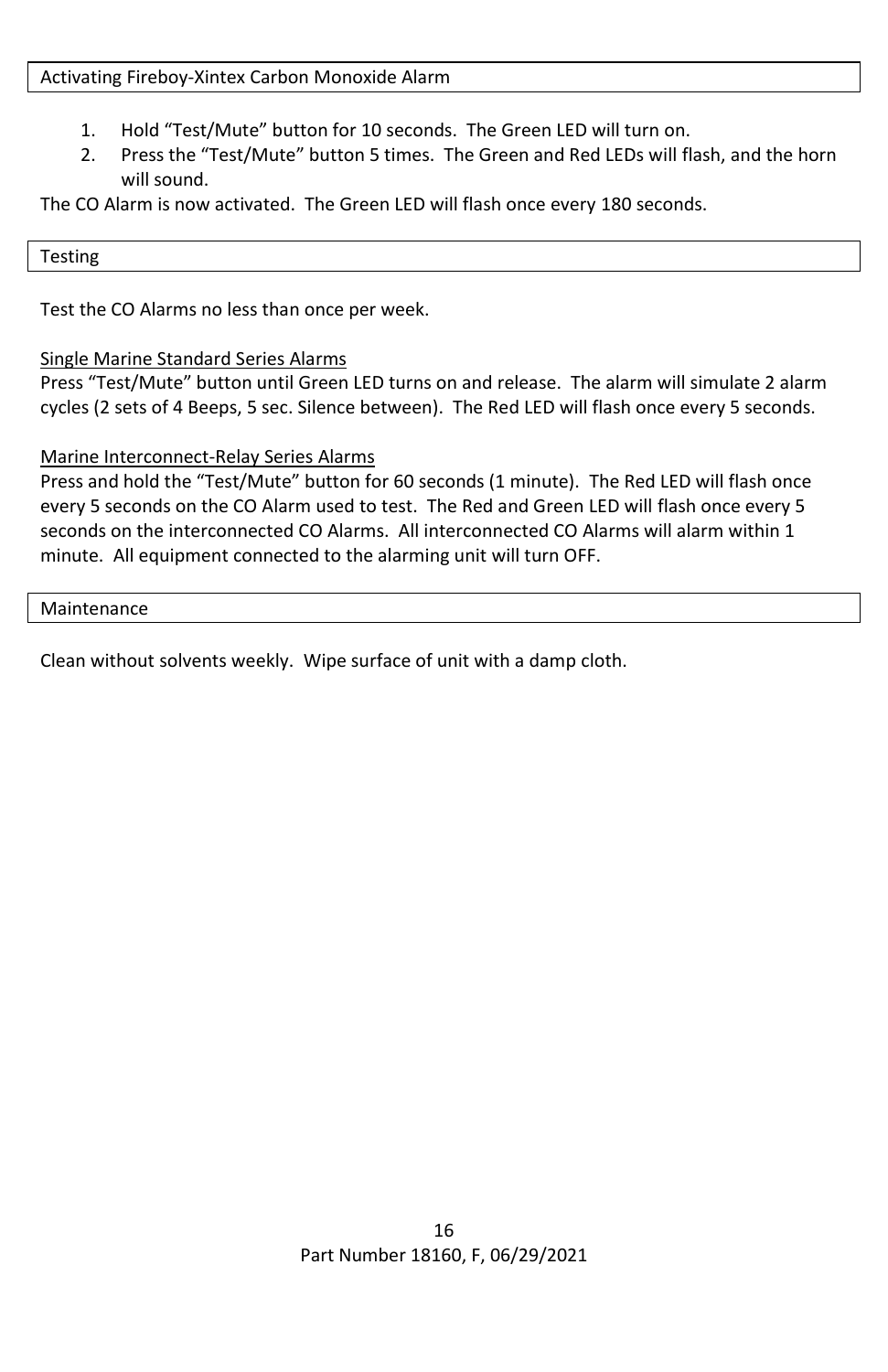- 1. Operate reset/silence button
- 2. Call your emergency services (fire department or 911).
- 3. Immediately move to fresh air outdoors or by an open door/window. Check that all persons are present. Do not re-enter the premises or move away from the open door/window until emergency services responders have arrived, the premises have been aired out and alarm remains in its normal condition.
- 4. After following steps 1-3, if your alarm reactivates within a 24-hour period, repeat steps 1-3 and call a qualified appliance technician to investigate for sources of CO from fuel burning equipment and appliances, and inspect for proper operation of the equipment. If problems are identified during this inspection, have the equipment serviced immediately. Note any combustion equipment not inspected by the technician and consult the manufactures' instructions, or contact the manufacturers directly, for more information about CO safety and their equipment.

#### Nuisance Alarms

Although the CO Alarm will detect only carbon monoxide in a normal environment, studies have found that unusually high concentrations of chemicals and/or vapors may affect the sensor. Many of these chemicals are the result of out-gassing in new boats. While these chemicals may cause nuisance alarms, levels high enough to create an alarm condition are also hazardous. Treat these "nuisance" alarms as an actual carbon monoxide alarm condition. Evacuate and ventilate the area. Before, during, and immediately after working with any chemicals, make sure enough fresh air ventilation is available.

Deactivating Fireboy-Xintex Carbon Monoxide Alarm in End of Life

- 1. Remove lid from unit.
- 2. Tighten the uni-directional screw with a flat-blade screwdriver until it is flush with the circuit board.
- 3. Press "Test/Mute" button.
- 4. The Green and Red LEDs will illuminate, and the horn will sound.

The CO Alarm is now deactivated.

## **CAUTION:**

DEACTIVATING CO ALARM IS PERMANENT. REACTIVATING IS NOT POSSIBLE. THE UNIT WILL NOT BE ABLE TO BE INSTALLED ONTO THE MOUNTING PLATE.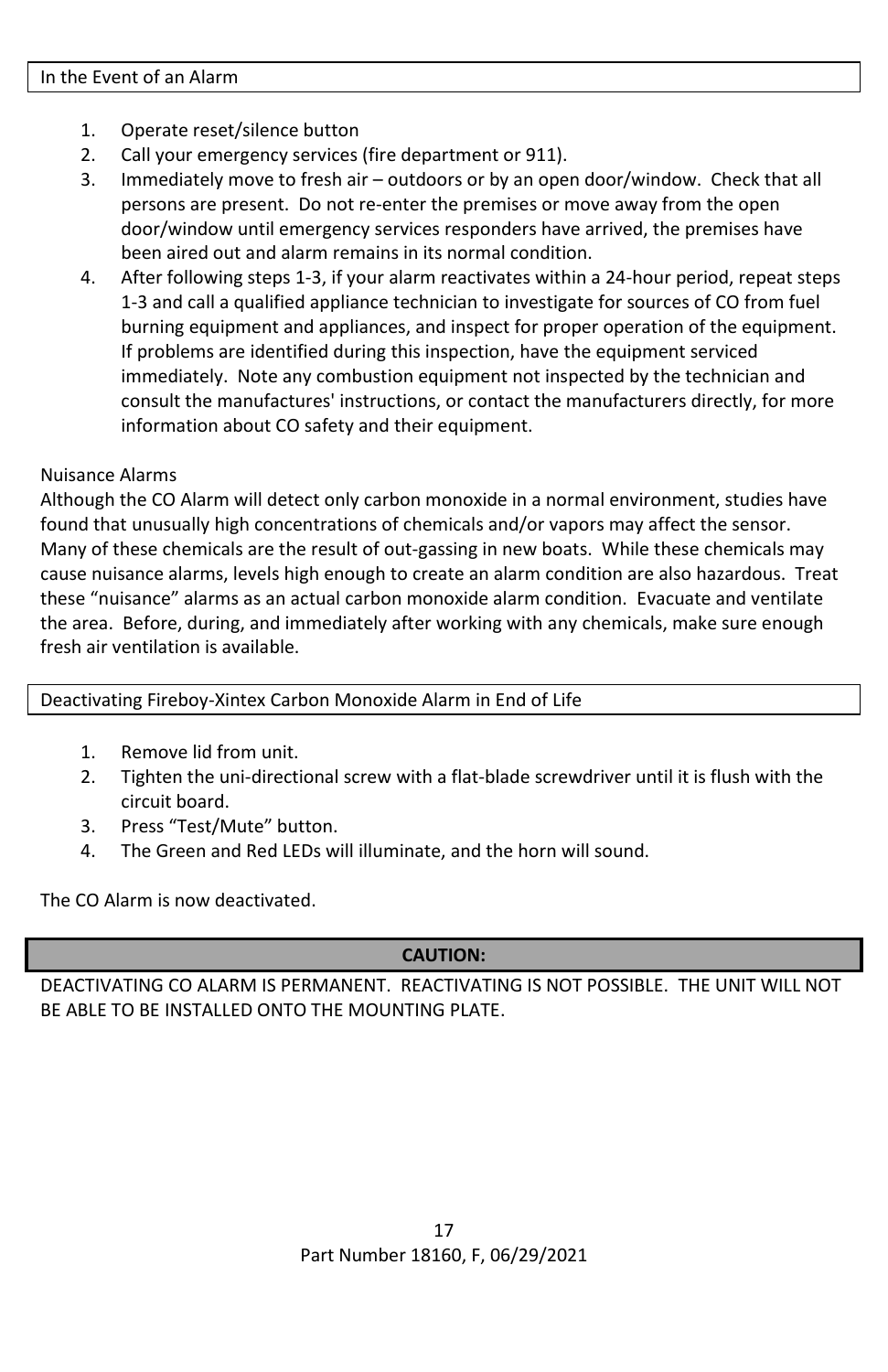#### Repairing Fireboy-Xintex Carbon Monoxide Alarms

Fireboy-Xintex Carbon Monoxide Alarms are not field serviceable. Components must be returned to the factory for any repairs.

#### Returning Fireboy-Xintex Carbon Monoxide Alarms

No product may be returned for credit or repair without a written "Returned Material Authorization" (RMA) form. Purchaser must call or email Fireboy-Xintex 616-735-9380 or fireboy@fireboy-xintex.com for an RMA. For international customers, call or email Fireboy-Xintex UK Operations Limited +44 (0) 845 389 9462 or fireboyeu@fireboy-xintex.com. If due to extenuating circumstances a product is to be returned, after approval it must be received in 100% new/resalable condition. Products stored by the buyer for more than 26 weeks may not be returned for any reason. Maintaining fresh and current inventory is the responsibility of the buyer.

#### Replacement Records

Replace the CMD6 Marine Carbon Monoxide Alarm once it has reached the End-of-Life or within 84 months (7 years) of the retail sale. Record the Month and Year of purchase for the alarm or vessel below, whichever is the earlier date. If unsure of purchase date, use June and the model year of the vessel.

Date of Sale:

Replacement Date:

Record the Replacement Date on both "Warning" stickers.